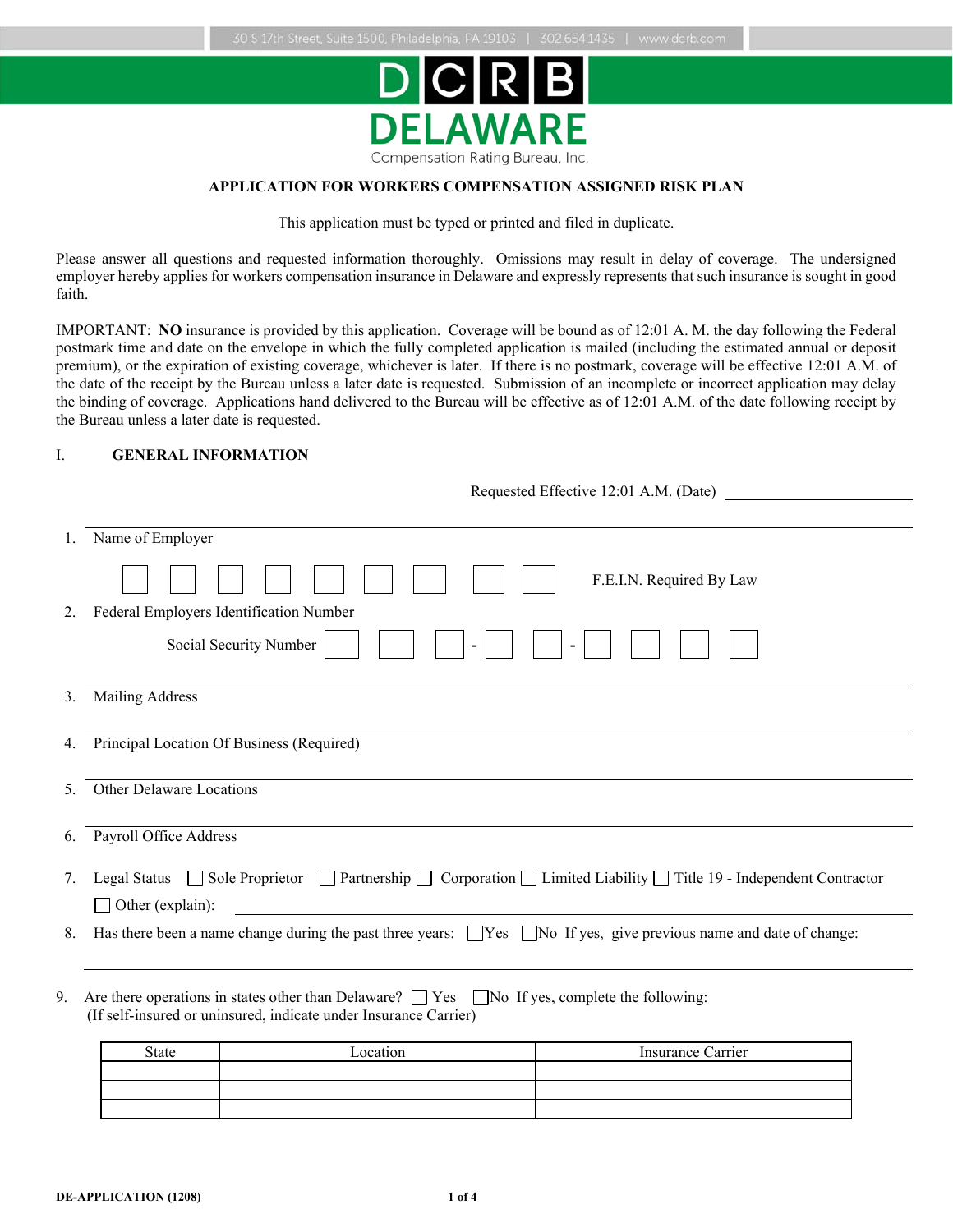## **II**. **Insurance Record**

1. Has there been previous workers compensation insurance coverage in Delaware?  $\Box$  Yes  $\Box$  No

If "No", complete  $\Box$  New Business  $\Box$  Self Insured  $\Box$  Other (explain): If "Yes", Insurance Record - Three Previous Years:

|              |                          |               | Policy Period |     |          |
|--------------|--------------------------|---------------|---------------|-----|----------|
| <b>State</b> | <b>Insurance Company</b> | Policy Number | From          | To. | Premiums |
|              |                          |               |               |     |          |
|              |                          |               |               |     |          |
|              |                          |               |               |     |          |
|              |                          |               |               |     |          |

2. Total **audited** payroll for each of the above policy periods:

|         | Policy Period |      |
|---------|---------------|------|
| Payroll |               | From |
|         |               |      |
|         |               |      |
|         |               |      |

3. Do you owe any broker, agent, insurance company or state workers insurance fund unpaid premiums for workers compensation coverage?  $\Box$  Yes  $\Box$  No

If "Yes", coverage may be denied or canceled. Explain:

4. Is applicant a parent, affiliate or subsidiary, or under common ownership or management with any other entity subject to state workers compensation laws or other applicable federal law?  $\Box$  Yes  $\Box$  No

If "Yes", attach information identifying the entities involved and the workers compensation insurance or self insurance status.

## **III. Two Insurance Companies Who Have Refused Insurance**

List below name of representative and telephone numbers of **two** companies who have refused coverage in the past sixty days. The representative named must be a full-time employee of the insurance company. Current carrier must be one of the carriers declining coverage. The DCRB may require verification of carrier's declination.

| Insurance Company | Name of Representative | Telephone Number |
|-------------------|------------------------|------------------|
| Current Carrier:  |                        |                  |
|                   |                        |                  |
|                   |                        |                  |

## **IV. Corporate Officer**

List below the name (s), title, duties and approximate annual salary of all officers or Limited Liability Company members. Officer or member salaries are subject to a minimum/maximum respectively.

**Note:** Officers electing exclusion **must** complete and **attach** Agreement by Executive Officer(s) /LLC form.

| Name | Title | Duties | Approx. Annual Salary |
|------|-------|--------|-----------------------|
|      |       |        |                       |
|      |       |        |                       |
|      |       |        |                       |
|      |       |        |                       |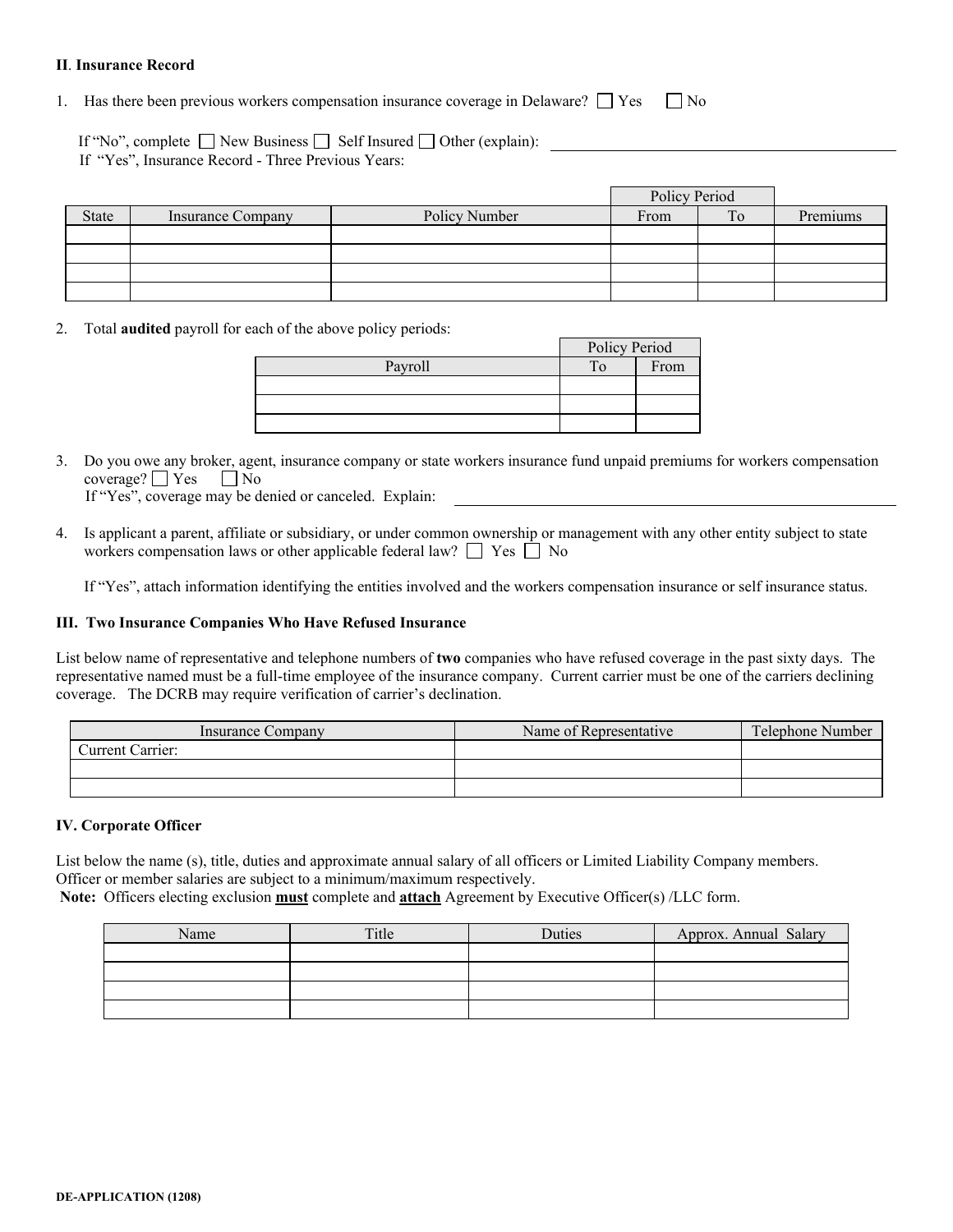## **V. Delaware Law provides that sole proprietors or partners are not included under the Act but may elect coverage. Title 19 of the Delaware Code requires independent contractors and subcontractors to be covered. Complete: Sole Proprietors, Partners, Officers and other Coverage Endorsement (WC 00 03 10) - if applicable**

| Name | Title | Duties | Approx. Annual Salary |
|------|-------|--------|-----------------------|
|      |       |        |                       |
|      |       |        |                       |
|      |       |        |                       |
|      |       |        |                       |

# **VI. Nature of Business, Location, Classifications and Payroll in Delaware**

|  | Manufacturing $\Box$ Mercantile $\Box$ Contractor $\Box$ Service $\Box$ Farm $\Box$ Other $\Box$ |  |  |  |  |  |
|--|--------------------------------------------------------------------------------------------------|--|--|--|--|--|
|--|--------------------------------------------------------------------------------------------------|--|--|--|--|--|

Explain nature of business /completely describe all operations at this or any other location. Give description of products and list of raw materials (**Do not** use manual phraseology for description).

Calculation of Estimated Annual Premium

| Manual Classification of:                     | <b>Total Payroll Basis</b> |           |                      |      |         |  |
|-----------------------------------------------|----------------------------|-----------|----------------------|------|---------|--|
|                                               | Class                      | No. of    |                      |      |         |  |
| <b>Employees By Location</b>                  | Code                       | Employees | <b>Total Payroll</b> | Rate | Premium |  |
|                                               |                            |           |                      |      |         |  |
|                                               |                            |           |                      |      |         |  |
|                                               |                            |           |                      |      |         |  |
|                                               |                            |           |                      |      |         |  |
|                                               |                            |           |                      |      |         |  |
| Increased Limits of Liability (if applicable) |                            |           |                      |      |         |  |
| Payroll Not included above for:               |                            |           |                      |      |         |  |
| Executive Officer(s)                          |                            |           |                      |      |         |  |
| Sole Proprietor or Partner(s)                 |                            |           |                      |      |         |  |
| Limited Liability Company Member(s)           |                            |           |                      |      |         |  |

|                                                                                                                                                               | <b>Total Premium</b>                                                                                                                                               |  |  |  |
|---------------------------------------------------------------------------------------------------------------------------------------------------------------|--------------------------------------------------------------------------------------------------------------------------------------------------------------------|--|--|--|
|                                                                                                                                                               | <b>Experience Modification (Code 9898)</b>                                                                                                                         |  |  |  |
|                                                                                                                                                               | <b>Standard Premium</b>                                                                                                                                            |  |  |  |
|                                                                                                                                                               | Merit Rating Adjustment (Code 988)                                                                                                                                 |  |  |  |
|                                                                                                                                                               | Workplace Safety Credit (Code 9880)                                                                                                                                |  |  |  |
|                                                                                                                                                               | Construction Prem. Credit (Code 9046)                                                                                                                              |  |  |  |
|                                                                                                                                                               | Surcharge (DIP)<br>(Code 0277)                                                                                                                                     |  |  |  |
|                                                                                                                                                               | Deductible Credit<br>(Code 9663)                                                                                                                                   |  |  |  |
|                                                                                                                                                               | Less Premium Discount<br>(Code 0063)                                                                                                                               |  |  |  |
|                                                                                                                                                               | Plus Expense Constant<br>(Code 0900)                                                                                                                               |  |  |  |
| * Codes 9740 & 9741 premium charge is calculated by dividing total payroll by \$100<br>and multiplying the result times the residual market rate for the code | Terrorism Risk Ins. Act<br>$(Code 9740)*$<br>Domestic Terrorism, Earthquake,<br>Catastrophic Industrial Accidents (9741)*<br><b>Total Estimated Annual Premium</b> |  |  |  |
| Percentage of Annual Estimated Premium used to determine                                                                                                      | Deposit Premium                                                                                                                                                    |  |  |  |
| (Enclose Agent's Or Employer's Certified Check in this Amount)                                                                                                | Deposit Premium                                                                                                                                                    |  |  |  |
|                                                                                                                                                               |                                                                                                                                                                    |  |  |  |